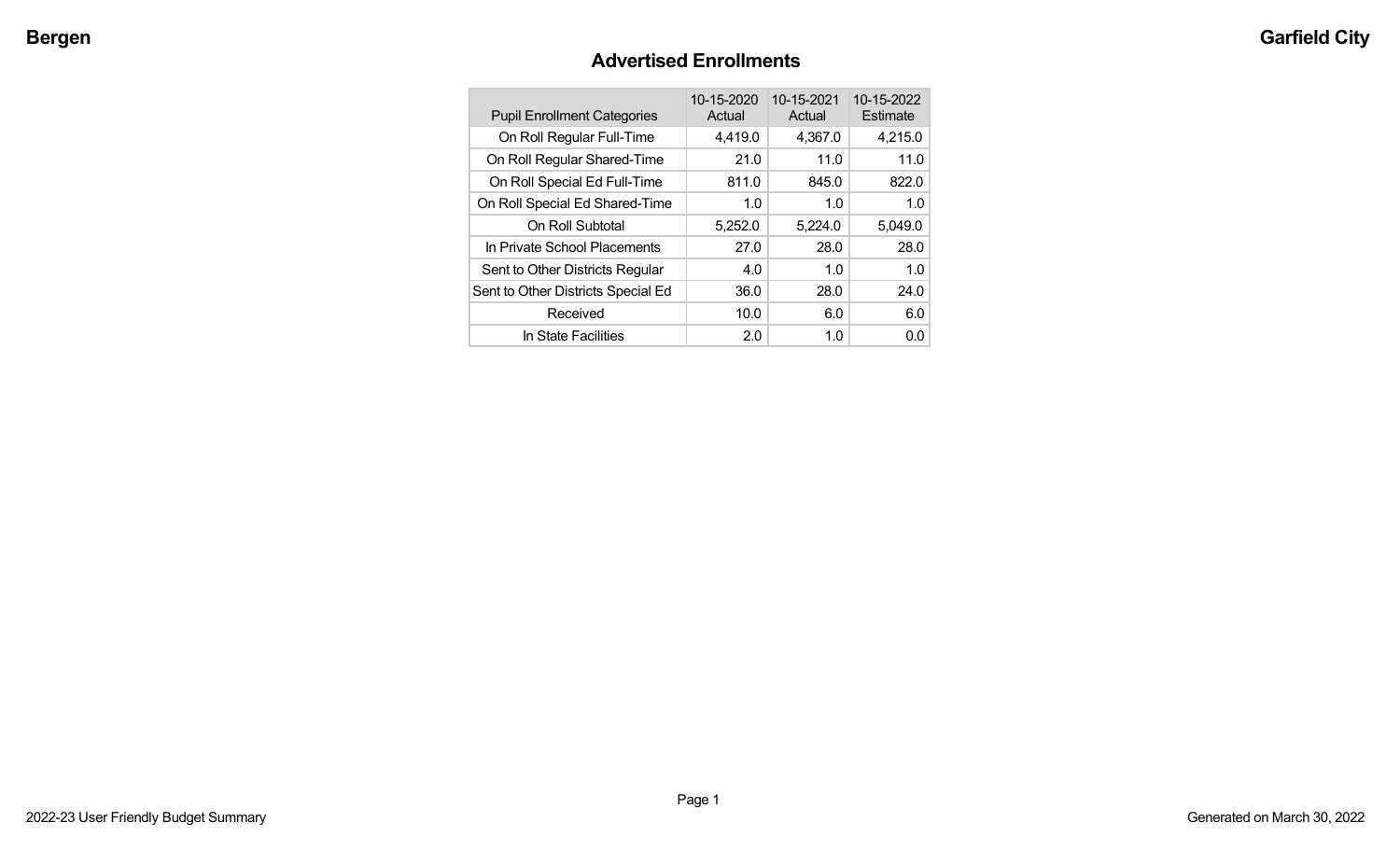#### **Advertised Revenues**

| <b>Budget Category</b>                            | Description                                   | Account | 2020-21<br>Actual | 2021-22<br>Revised | 2022-23<br>Proposed |
|---------------------------------------------------|-----------------------------------------------|---------|-------------------|--------------------|---------------------|
|                                                   | Local Tax Levy                                | 10-1210 | 31,165,367        | 31,165,367         | 32,411,982          |
| <b>General Fund Revenues from Local Sources</b>   | <b>Total Tuition</b>                          | 10-1300 | 549,153           | 700,000            | 500,000             |
|                                                   | <b>Unrestricted Miscellaneous Revenues</b>    | 10-1XXX | 752,819           | 510,000            | 510,000             |
|                                                   | <b>Total Revenues from Local Sources</b>      |         | 32,467,339        | 32,375,367         | 33,421,982          |
|                                                   | <b>Categorical Transportation Aid</b>         | 10-3121 | 709,240           | 709,240            | 709,240             |
|                                                   | <b>Extraordinary Aid</b>                      | 10-3131 | 1,404,540         | 1,342,768          | 1,200,000           |
|                                                   | <b>Categorical Special Education Aid</b>      | 10-3132 | 4,299,757         | 4,299,757          | 4,299,757           |
| <b>General Fund Revenues from State Sources</b>   | <b>Equalization Aid</b>                       | 10-3176 | 53,410,200        | 55,122,874         | 56,607,568          |
|                                                   | <b>Categorical Security Aid</b>               | 10-3177 | 1,872,059         | 1,872,059          | 1,872,059           |
|                                                   | <b>Other State Aids</b>                       | 10-3XXX | 25,120            | 26,709             | $\Omega$            |
|                                                   | <b>Total Revenues from State Sources</b>      |         | 61,720,916        | 63,373,407         | 64,688,624          |
| <b>General Fund Revenues from Federal Sources</b> | <b>Medicaid Reimbursement</b>                 | 10-4200 | 250,892           | 181,134            | 237,252             |
|                                                   | <b>Total Revenues from Federal Sources</b>    |         | 250,892           | 181,134            | 237,252             |
|                                                   | <b>Budgeted Fund Balance-Operating Budget</b> | 10-303  | $\Omega$          | 3,548,308          | 4,049,759           |
| <b>General Fund Revenues from Other Sources</b>   | <b>Adjustment for Prior Year Encumbrances</b> |         | $\Omega$          | 330,235            | $\Omega$            |
|                                                   | Actual Revenues (Over)/Under Expenditures     |         | $-3,914,930$      | 0                  | $\Omega$            |
| <b>General Fund Revenues</b>                      | <b>Total Operating Budget</b>                 |         | 90,524,217        | 99,808,451         | 102,397,617         |
|                                                   | <b>Student Activity Fund Revenue</b>          | 20-1760 | 56,705            | 0                  | 0                   |
| Special Revenue Fund Revenues from Local Sources  | Scholarship Fund Revenue                      | 20-1770 | 2,002             | 0                  | $\Omega$            |
|                                                   | Other Revenue from Local Sources              | 20-1XXX | 60,940            | 0                  | $\mathbf 0$         |
|                                                   | <b>Total Revenues from Local Sources</b>      | 20-1XXX | 119,647           | 0                  | $\Omega$            |
|                                                   | Preschool Education Aid-Prior Year Carryover  | 20-3218 | 0                 | 767,111            | 908,435             |
|                                                   | <b>Preschool Education Aid</b>                | 20-3218 | 8,855,980         | 8,581,875          | 8,871,562           |
| Special Revenue Fund Revenues from State Sources  | <b>Other Restricted Entitlements</b>          | 20-32XX | 24,103            | $\Omega$           | $\Omega$            |
|                                                   | <b>Total Revenues from State Sources</b>      |         | 8,880,083         | 9,348,986          | 9,779,997           |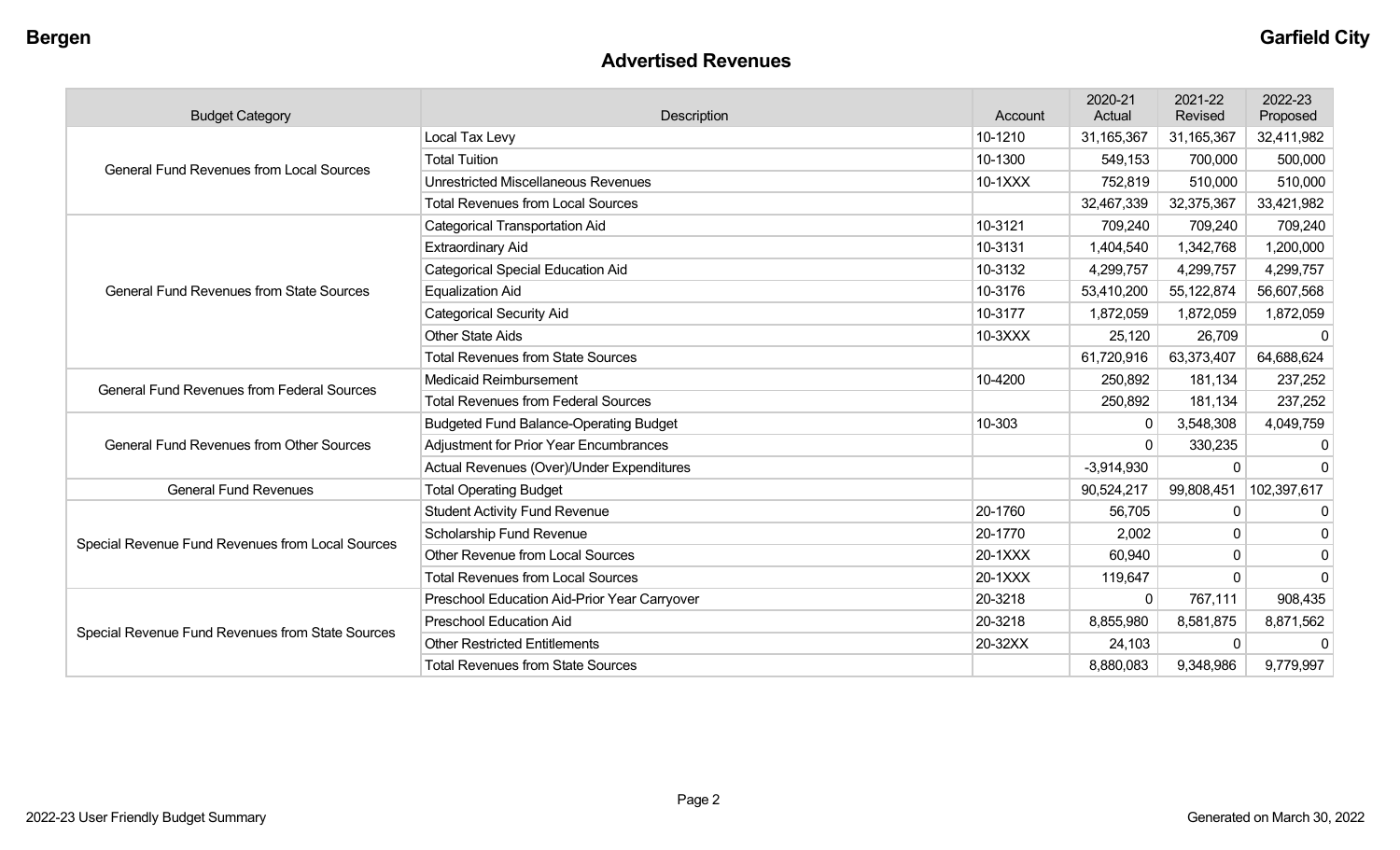## **Advertised Revenues**

| <b>Budget Category</b>                                         | Description                                                                          | Account      | 2020-21<br>Actual | 2021-22<br>Revised | 2022-23<br>Proposed |
|----------------------------------------------------------------|--------------------------------------------------------------------------------------|--------------|-------------------|--------------------|---------------------|
|                                                                | Title I                                                                              | 20-4411-4416 | 1,260,560         | 1,100,000          | 1,100,000           |
|                                                                | Title II                                                                             | 20-4451-4455 | 130,291           | 153,220            | 140,000             |
|                                                                | Title III                                                                            | 20-4491-4494 | 43,955            | 90,846             | 60,000              |
|                                                                | Title IV                                                                             | 20-4471-4474 | 72,306            | 64,735             | 65,000              |
|                                                                | <b>ARP-IDEA Preschool</b>                                                            | 20-4409      |                   | 21,379             |                     |
|                                                                | <b>ARP-IDEA Basic</b>                                                                | 20-4419      |                   | 251,944            | $\Omega$            |
|                                                                | <b>IDEA Part B (Handicapped)</b>                                                     | 20-4420-4429 | 1,263,252         | 1,233,458          | 1,200,000           |
| Special Revenue Fund Revenues from Federal Sources             | <b>CARES Act Education Stabilization Fund</b>                                        | 20-4530      | 519,404           | 415,280            | 0                   |
|                                                                | <b>CARES-Digital Divide Grant</b>                                                    | 20-4531      | 294,618           |                    | 0                   |
|                                                                | Coronavirus Relief Fund (CRF)                                                        | 20-4532      | 464,047           |                    | 0                   |
|                                                                | <b>CRRSA Act-ESSER II</b>                                                            | 20-4534      | 305,000           | 3,734,138          | 0                   |
|                                                                | <b>CRRSA Act-Learning Acceleration Grant</b>                                         | 20-4535      | $\Omega$          | 239,638            | $\mathbf 0$         |
|                                                                | Other                                                                                | 20-4XXX      | 273,985           |                    | 0                   |
|                                                                | <b>CRRSA Act-Mental Health Grant</b>                                                 | 20-4536      | $\Omega$          | 45,000             | $\Omega$            |
|                                                                | <b>Total Revenues from Federal Sources</b>                                           |              | 4,627,418         | 7,349,638          | 2,565,000           |
| Special Revenue Fund Revenues from Other Sources               | Transfers from Operating Budget-Pre-Kindergarten (Special Education)                 | 20-5200      | 1,139,420         | 987,872            | 780,571             |
| Special Revenue Fund Revenues<br>Total Grants and Entitlements |                                                                                      |              | 14,783,553        | 17,686,496         | 13,125,568          |
| All Fund Revenues                                              | <b>Total Revenues/Sources</b>                                                        |              | 105,307,770       | 117,494,947        | 115,523,185         |
|                                                                | Deduct Transfer-Transfers from Operating Budget-Pre-Kindergarten (Special Education) | 20-5200      | 1,139,420         | 987,872            | 780,571             |
| <b>Revenues Net of Transfers</b>                               | <b>Total Revenues/Sources Net of Transfers</b>                                       |              | 104,168,350       | 116,507,075        | 114,742,614         |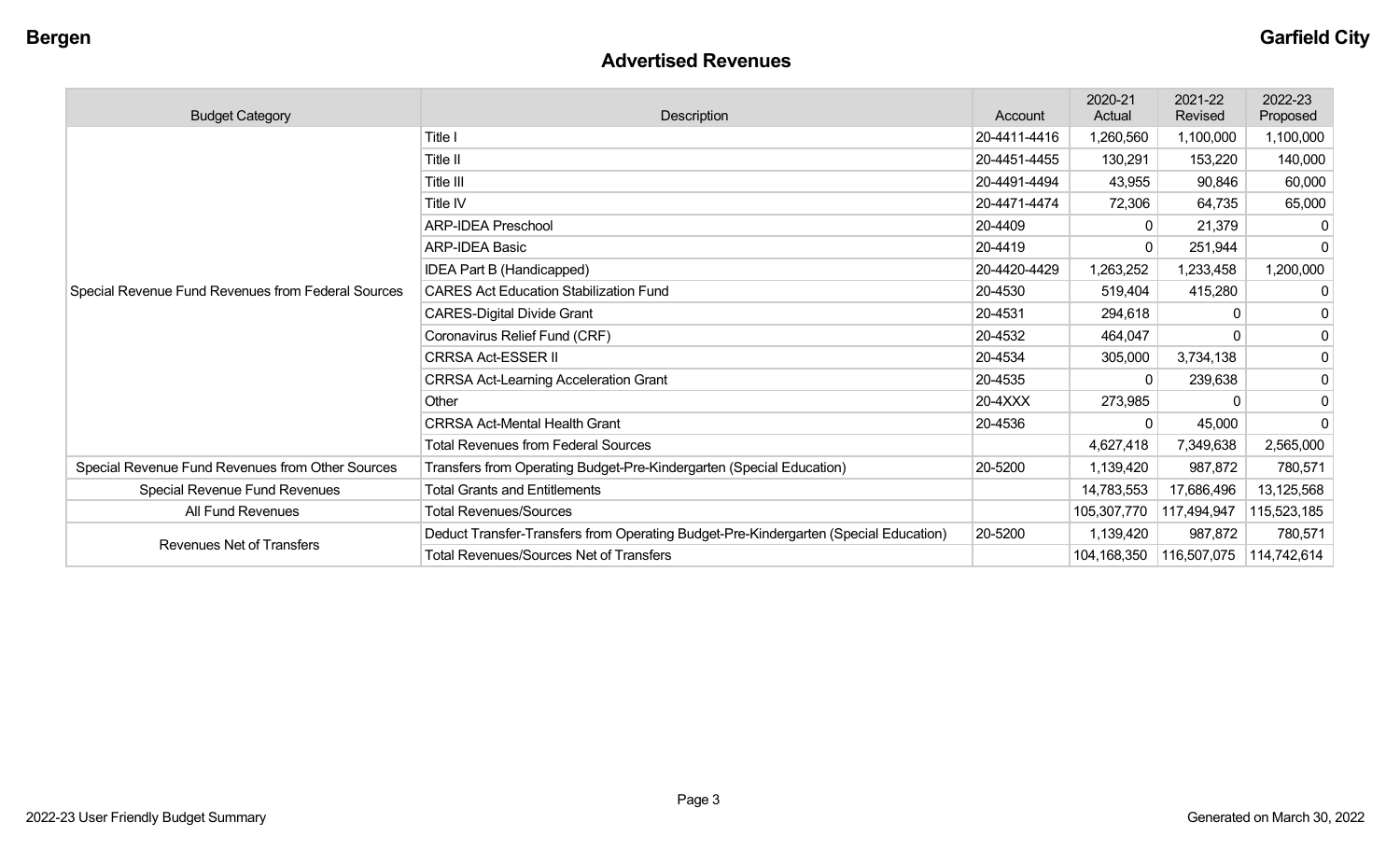## **Advertised Appropriations**

| <b>Budget Category</b>                             | Description                                                                        | Account        | 2020-21<br>Actual | 2021-22<br>Revised | 2022-23<br>Proposed |
|----------------------------------------------------|------------------------------------------------------------------------------------|----------------|-------------------|--------------------|---------------------|
| General Fund Current Expenses for Instruction      | Regular Programs-Instruction                                                       | 11-1XX-100-XXX | 1,730,597         | 2,169,252          | 1,862,761           |
|                                                    | <b>Special Education-Instruction</b>                                               | 11-2XX-100-XXX | 1,375,588         | 1,645,640          | 1,780,914           |
|                                                    | Undistributed Expenditures-Instruction (Tuition)                                   | 11-000-100-XXX | 5,108,411         | 5,222,697          | 5,654,997           |
|                                                    | Undistributed Expenditures-Attendance and Social Work                              | 11-000-211-XXX | 51,710            | 58,400             | 60,520              |
|                                                    | Undistributed Expenditures-Health Services                                         | 11-000-213-XXX | 409,699           | 501,356            | 543,362             |
|                                                    | Undistributed Expenditures-Speech, OT, PT and Related Services                     | 11-000-216-XXX | 972,223           | 974,942            | 1,045,100           |
|                                                    | Undistributed Expenditures-Other Support Services, Students-Extraordinary Services | 11-000-217-XXX | 387,475           | 598,244            | 660,800             |
|                                                    | Undistributed Expenditures-Child Study Teams                                       | 11-000-219-XXX | 2,075,172         | 2,198,154          | 2,264,139           |
|                                                    | Undistributed Expenditures-Improvement of Instruction Services                     | 11-000-221-XXX | 1,468,819         | 1,716,754          | 1,735,679           |
| General Fund Current Expenses for Support Services | Undistributed Expenditures-Instructional Staff Training Services                   | 11-000-223-XXX | 0                 | 6,000              | 6,250               |
|                                                    | Undistributed Expenditures-Support Services-General Administration                 | 11-000-230-XXX | 890,450           | 1,459,413          | 1,366,102           |
|                                                    | Undistributed Expenditures-Support Services-School Administration                  | 11-000-240-XXX | 661,109           | 778,263            | 734,261             |
|                                                    | Undistributed Expenditures-Central Services                                        | 11-000-251-XXX | 591,781           | 1,132,638          | 888,824             |
|                                                    | Undistributed Expenditures-Administrative InformationTechnology                    | 11-000-252-XXX | 892,541           | 1,479,288          | 1,275,537           |
|                                                    | Undistributed Expenditures-Operation and Maintenance of Plant Services             | 11-000-26X-XXX | 6,555,758         | 8,399,111          | 8,694,550           |
|                                                    | Undistributed Expenditures-Student Transportation Services                         | 11-000-270-XXX | 1,563,423         | 2,191,960          | 2,371,191           |
|                                                    | Personal Services-Employee Benefits                                                | 11-XXX-XXX-2XX | 5,102,814         | 4,970,183          | 5,013,926           |
|                                                    | <b>Total Undistributed Expenditures</b>                                            |                | 26,731,385        | 31,687,403         | 32,315,238          |
| <b>General Fund Current Expenses</b>               | <b>Total General Current Expense</b>                                               |                | 29,837,570        | 35,502,295         | 35,958,913          |
|                                                    | Equipment                                                                          | 12-XXX-XXX-730 | 120,000           | 420,512            | 3,500               |
| <b>Capital Outlay</b>                              | Facilities Acquisition and Construction Services                                   | 12-000-400-XXX | 877,276           | 153,000            | 126,624             |
|                                                    | <b>Total Capital Outlay</b>                                                        |                | 997,276           | 573,512            | 130,124             |
| Special School Expenses for Summer School          | <b>Summer School-Instruction</b>                                                   | 13-422-100-XXX | 170,985           | 320,000            | 400,000             |
|                                                    | <b>Total Summer School</b>                                                         | 13-422-X00-XXX | 170,985           | 320,000            | 400,000             |
| <b>Special School Expenses</b>                     | <b>Total Special Schools</b>                                                       | 13-XXX-XXX-XXX | 170,985           | 320,000            | 400,000             |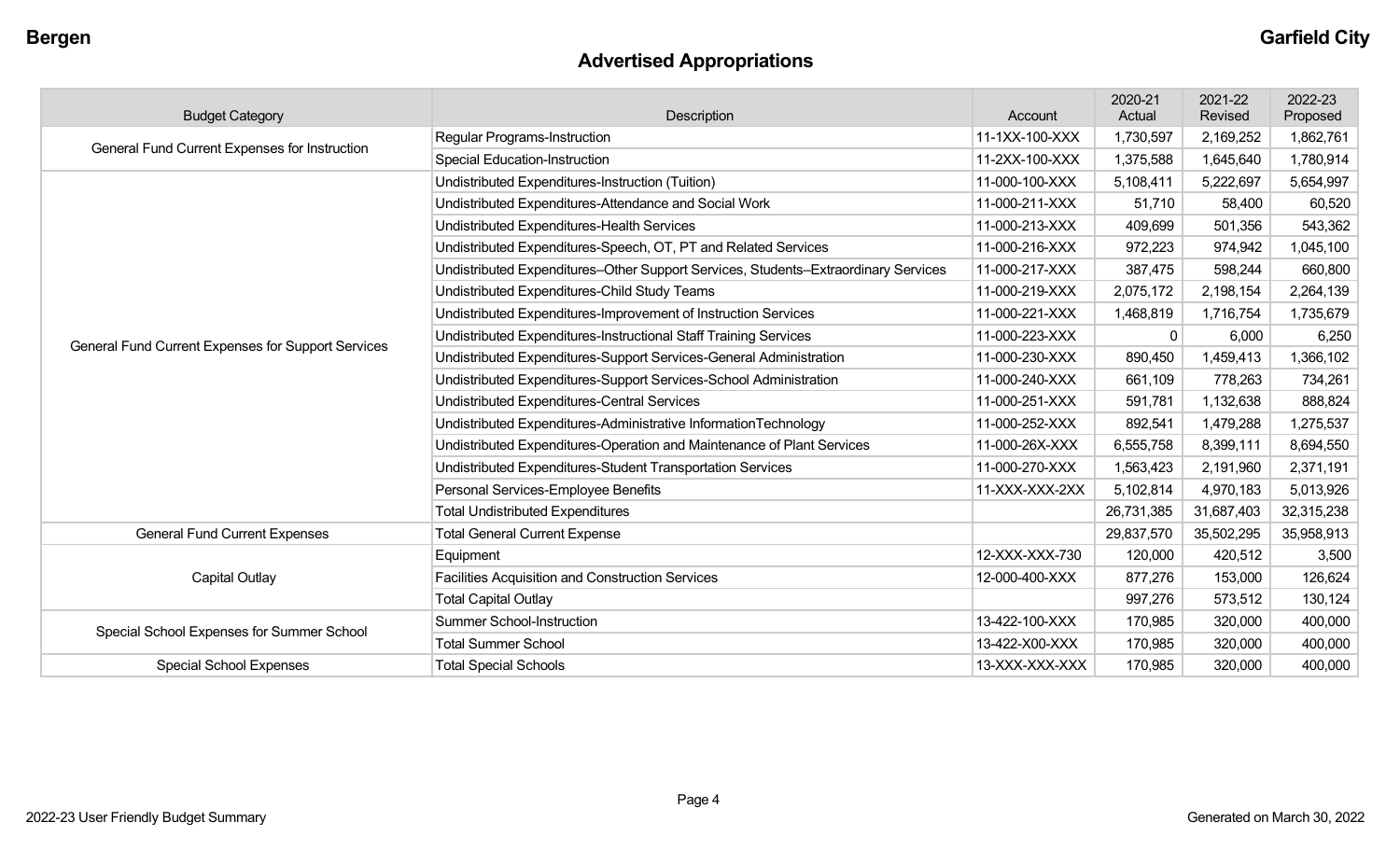# **Advertised Appropriations**

| <b>Budget Category</b>                                    | Description                                                   | Account        | 2020-21<br>Actual | 2021-22<br>Revised | 2022-23<br>Proposed |
|-----------------------------------------------------------|---------------------------------------------------------------|----------------|-------------------|--------------------|---------------------|
|                                                           | <b>Transfer of Funds to Charter Schools</b>                   | 10-000-100-56X | 7,823,018         | 8,948,837          | 9,898,767           |
| General Fund Expenses and Transfers                       | General Fund Contribution to School Based Budgeting           | 10-000-520-930 | 51,695,368        | 54,463,807         | 56,009,813          |
|                                                           | <b>General Fund Grand Total</b>                               |                | 90,524,217        | 99,808,451         | 102,397,617         |
| Special Revenue Fund Expenses for Grants and Entitlements | <b>Local Projects</b>                                         | 20-XXX-XXX-XXX | 60,940            | 0                  |                     |
|                                                           | <b>Preschool Education Aid Instruction</b>                    | 20-218-100-XXX | 5,076,664         | 5,211,508          | 5,365,529           |
| Special Revenue Fund Expenses for Preschool Education Aid | <b>Support Services</b>                                       | 20-218-200-XXX | 4,758,156         | 5,125,350          | 5,195,039           |
|                                                           | <b>Facility Acquisition and Construction Services</b>         | 20-218-400-XXX | 160,580           | 0                  | - 0                 |
|                                                           | <b>Total Preschool Education Aid</b>                          | 20-218-XXX-XXX | 9,995,400         | 10,336,858         | 10,560,568          |
| Special Revenue Fund Expenses for Other State Projects    | Other                                                         | 20-XXX-XXX-XXX | 24,103            | 0                  | $\mathbf{0}$        |
| Special Revenue Fund Expenses for State Projects          | <b>Total State Projects</b>                                   | 20-XXX-XXX-XXX | 10,019,503        | 10,336,858         | 10,560,568          |
|                                                           | Title I                                                       | 20-XXX-XXX-XXX | 761,786           | 580,000            | 580,000             |
|                                                           | <b>Title II</b>                                               | 20-XXX-XXX-XXX | 130,291           | 153,220            | 140,000             |
|                                                           | Title III                                                     | 20-XXX-XXX-XXX | 43,955            | 90,846             | 60,000              |
|                                                           | <b>Title IV</b>                                               | 20-XXX-XXX-XXX | 72,306            | 64,735             | 65,000              |
|                                                           | IDEA Part B (Handicapped)                                     | 20-XXX-XXX-XXX | 1,263,252         | 1,233,458          | 1,200,000           |
|                                                           | <b>ARP-IDEA Basic Grant Program</b>                           | 20-223-xxx-xxx | $\Omega$          | 251,944            | 0                   |
|                                                           | <b>ARP-IDEA Preschool Grant Program</b>                       | 20-224-xxx-xxx | $\mathbf 0$       | 21,379             | $\Omega$            |
| Special Revenue Fund Expenses for Federal Projects        | <b>CARES Act Education Stabilization Fund</b>                 | 20-477-XXX-XXX | 519,404           | 415,280            | $\mathbf 0$         |
|                                                           | Other                                                         | 20-XXX-XXX-XXX | 273,985           | 0                  | $\mathbf 0$         |
|                                                           | Bridging the Digital Divide Program                           | 20-478-XXX-XXX | 294,618           | 0                  | $\mathbf 0$         |
|                                                           | Coronavirus Relief Fund (CRF) Grant Program                   | 20-479-XXX-XXX | 464,047           | $\Omega$           | $\mathbf 0$         |
|                                                           | CRRSA Act-ESSER II Grant Program                              | 20-483-xxx-xxx | 305,000           | 3,734,138          | $\mathbf 0$         |
|                                                           | <b>CRRSA Act-Learning Acceleration Grant Program</b>          | 20-484-XXX-XXX | 0                 | 239,638            | $\mathbf 0$         |
|                                                           | CRRSA Act-Mental Health Grant Program                         | 20-485-XXX-XXX | $\mathbf{0}$      | 45,000             | $\Omega$            |
|                                                           | Contribution to School Based Budgeting-Other Federal Projects | 20-XXX-520-930 | 498,774           | 520,000            | 520,000             |
|                                                           | <b>Total Federal Projects</b>                                 | 20-XXX-XXX-XXX | 4,627,418         | 7,349,638          | 2,565,000           |
| <b>Special Revenue Fund Expenses</b>                      | <b>Total Special Revenue Funds</b>                            |                | 14,783,553        | 17,686,496         | 13,125,568          |
| All Fund Expenses                                         | <b>Total Expenditures/Appropriations</b>                      |                | 105,307,770       | 117,494,947        | 115,523,185         |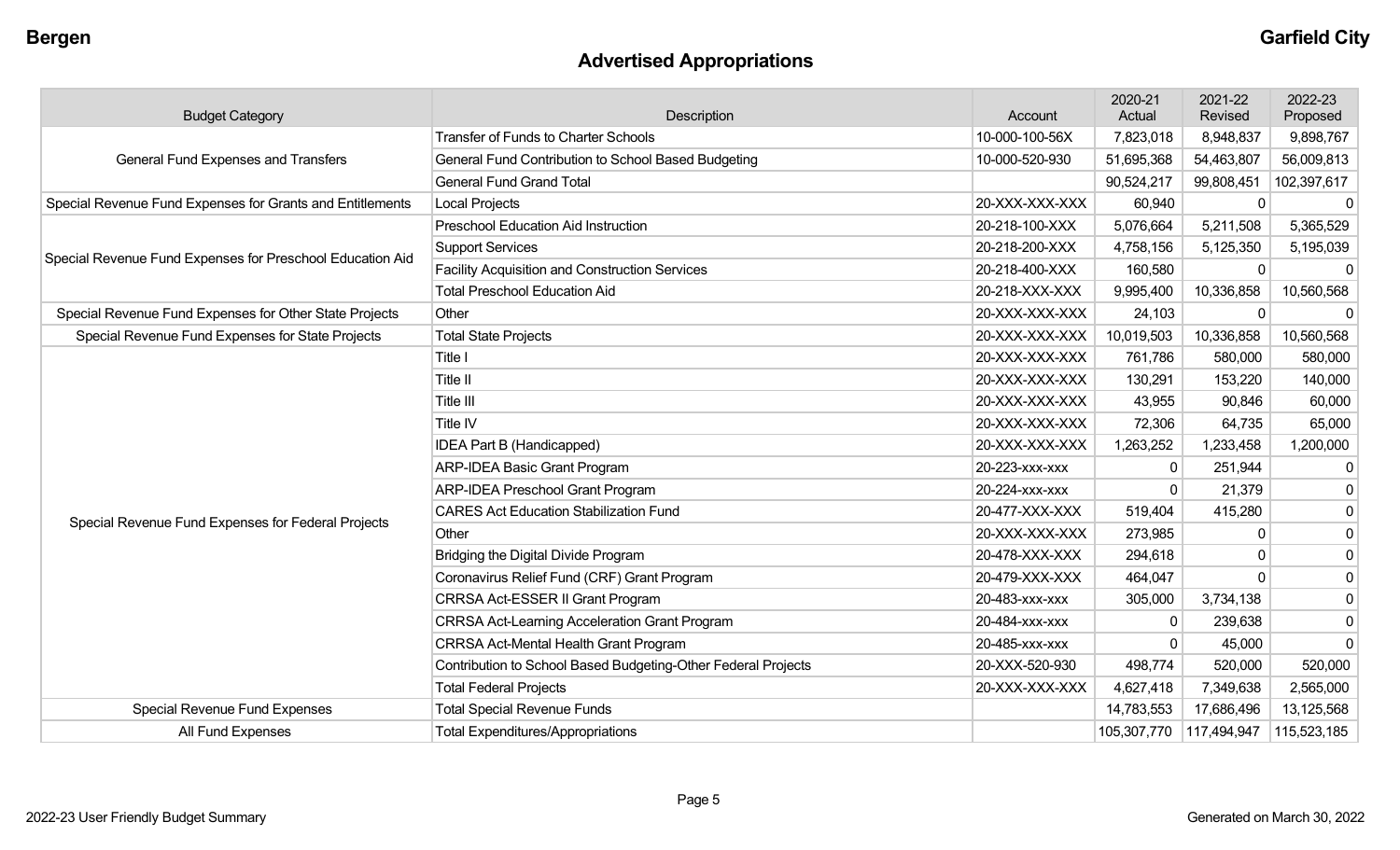## **Advertised Appropriations**

| <b>Budget Category</b>           | Description                                                               | Account        | 2020-21<br>Actual | 2021-22<br>Revised                              | 2022-23<br>Proposed |
|----------------------------------|---------------------------------------------------------------------------|----------------|-------------------|-------------------------------------------------|---------------------|
|                                  | Deduct Transfer-Local Contribution-Transfer To Special Revenues-Inclusion | 11-105-100-936 | .139,420          | 987,872                                         | 780,571             |
| <b>Expenses Net of Transfers</b> | Total Expenditures Net of Transfers                                       |                |                   | $104, 168, 350$ $116, 507, 075$ $114, 742, 614$ |                     |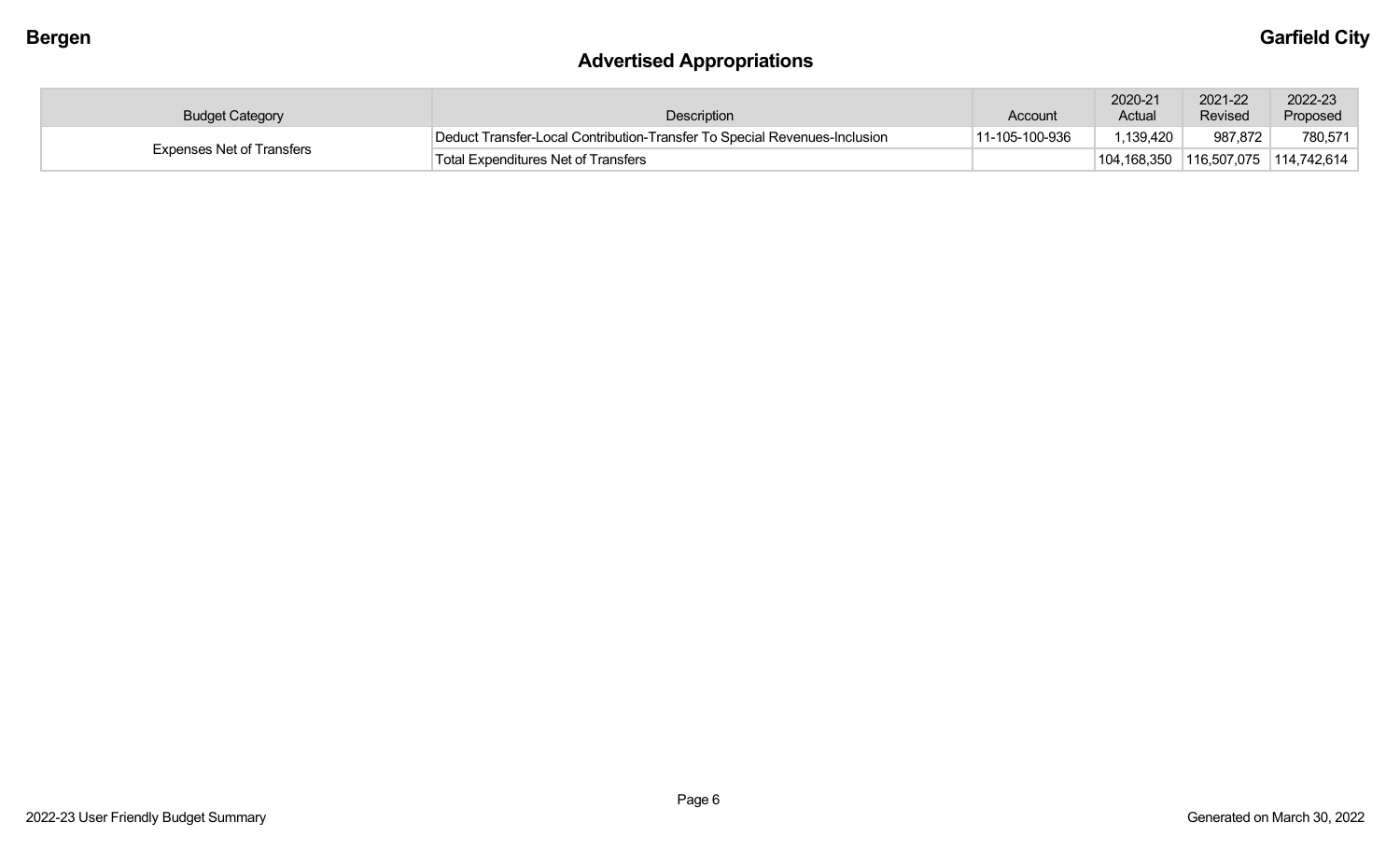## **Advertised Recapitulation of Balances**

| <b>Fund Balance Category</b>                   | <b>Budget Category</b>                                           | Audited<br><b>Balance</b><br>06/30/2020 | Audited<br><b>Balance</b><br>06/30/2021 | Estimated<br><b>Balance</b><br>06/30/2022 | Estimated<br><b>Balance</b><br>06/30/2023 |
|------------------------------------------------|------------------------------------------------------------------|-----------------------------------------|-----------------------------------------|-------------------------------------------|-------------------------------------------|
| Unrestricted                                   | <b>General Operating Budget</b>                                  | 4,160,699                               | 6,054,049                               | 4,325,629                                 | 2,022,728                                 |
|                                                | Repayment of Debt                                                | 0                                       | $\Omega$                                |                                           | 0                                         |
|                                                | <b>Capital Reserve</b>                                           |                                         |                                         |                                           |                                           |
|                                                | <b>Adult Education Programs</b>                                  | 0                                       |                                         |                                           | 0                                         |
|                                                | Maintenance Reserve                                              | 0                                       |                                         |                                           |                                           |
|                                                | Legal Reserve                                                    | 1,819,888                               | 3,566,746                               | 1,746,858                                 |                                           |
| <b>Restricted for General Operating Budget</b> | Unemployment Fund                                                | 642,512                                 | 632,599                                 | 632,599                                   | 632,599                                   |
|                                                | <b>Tuition Reserve</b>                                           |                                         |                                         |                                           | 0                                         |
|                                                | <b>Current Expense Emergency Reserve</b>                         | $\Omega$                                | $\Omega$                                |                                           | 0                                         |
|                                                | Impact Aid Reserve for General Expenses (Sections 8002 and 8003) | 0                                       | 0                                       | <sup>0</sup>                              | 0                                         |
|                                                | Impact Aid Reserve for Capital Expenses (Sections 8007 and 8008) | 0                                       |                                         |                                           | 0                                         |
|                                                | <b>Student Activity Fund</b>                                     | 155,853                                 | 141,066                                 | 141,066                                   | 141,066                                   |
| Restricted for Special Revenue Fund            | Scholarship Fund                                                 | 6,928                                   | 4,730                                   | 4,730                                     | 4,730                                     |
| Restricted for Repayment of Debt               | Restricted for Repayment of Debt                                 | 0                                       |                                         |                                           | 0                                         |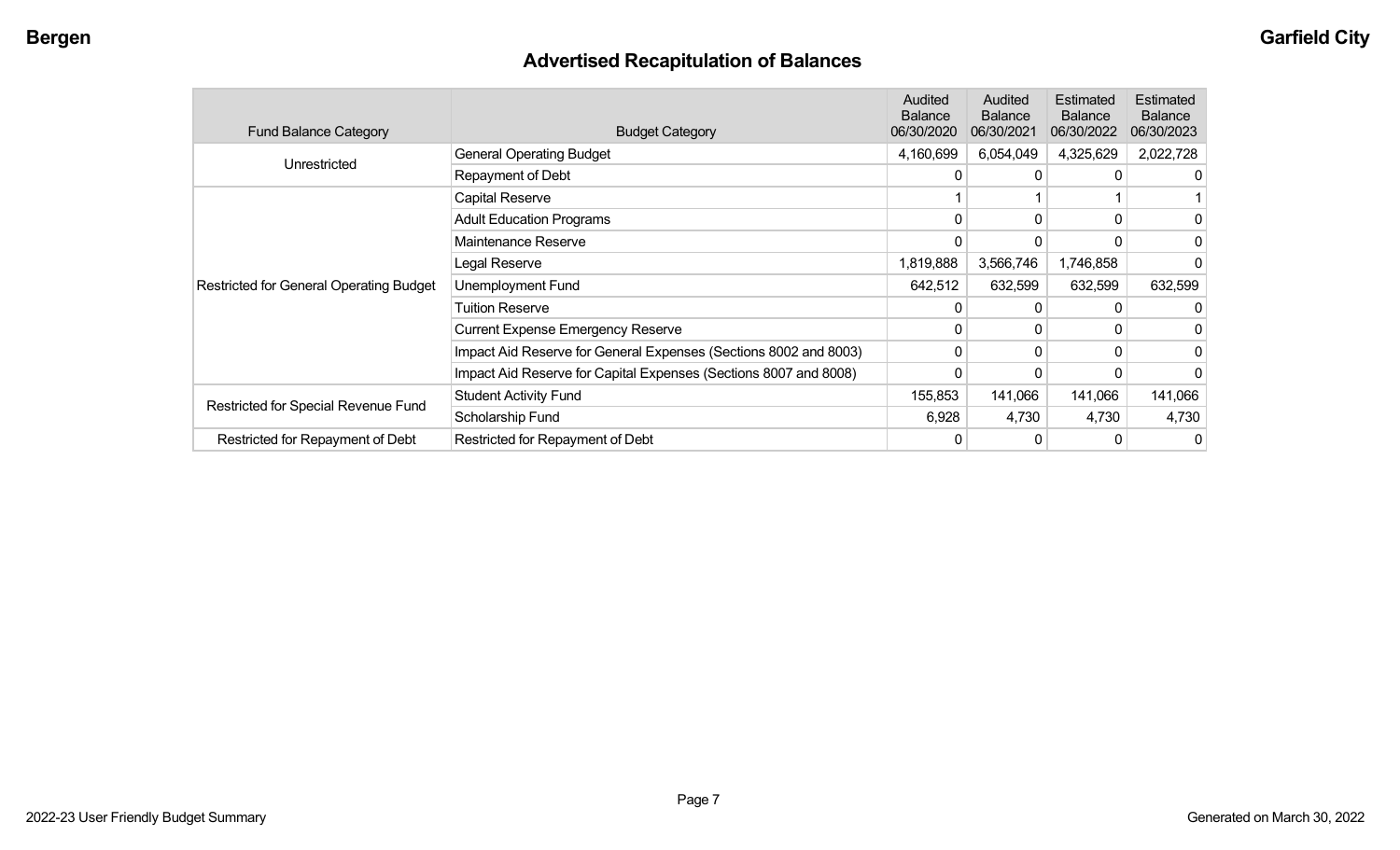#### **Advertised Per Pupil Cost Calculations**

| Per Pupil Cost Calculations                                                                 | 2019-20<br><b>Actual Costs</b> | 2020-21<br><b>Actual Costs</b> | 2021-22<br><b>Original Budget</b> | 2021-22<br><b>Revised Budget</b> | 2022-23<br>Proposed Budget |
|---------------------------------------------------------------------------------------------|--------------------------------|--------------------------------|-----------------------------------|----------------------------------|----------------------------|
| <b>Total Budgetary Comparative Per Pupil Cost</b>                                           | \$17,035                       | \$18,355                       | \$20,569                          | \$19,971                         | \$21,163                   |
| <b>Total Classroom Instruction</b>                                                          | \$10,636                       | \$11,566                       | \$12,745                          | \$12,212                         | \$12,970                   |
| <b>Classroom-Salaries and Benefits</b>                                                      | \$10,532                       | \$11,339                       | \$12,536                          | \$12,010                         | \$12,750                   |
| <b>Classroom-General Supplies and Textbooks</b>                                             | \$99                           | \$207                          | \$198                             | \$190                            | \$206                      |
| <b>Classroom-Purchased Services</b>                                                         | \$5                            | \$20                           | \$11                              | \$12                             | \$13                       |
| <b>Total Support Services</b>                                                               | \$2,600                        | \$2,814                        | \$3,224                           | \$3,061                          | \$3,302                    |
| Support Services-Salaries and Benefits                                                      | \$2,205                        | \$2,378                        | \$2,662                           | \$2,527                          | \$2,690                    |
| <b>Total Administrative Costs</b>                                                           | \$1,875                        | \$1,972                        | \$2,220                           | \$2,385                          | \$2,379                    |
| <b>Administration Salaries and Benefits</b>                                                 | \$1,636                        | \$1,776                        | \$1,880                           | \$1,847                          | \$1,986                    |
| Total Operations and Maintenance of Plant                                                   | \$1,714                        | \$1,821                        | \$2,130                           | \$2,079                          | \$2,220                    |
| Operations and Maintenance-Salaries and Benefits                                            | \$1,049                        | \$1,088                        | \$1,213                           | \$1,217                          | \$1,267                    |
| <b>Board Contribution to Food Services</b>                                                  | \$0                            | \$0                            | \$0                               | \$0                              | \$0                        |
| <b>Total Extracurricular Costs</b>                                                          | \$163                          | \$153                          | \$202                             | \$193                            | \$248                      |
| <b>Total Equipment Costs</b>                                                                | \$64                           | \$75                           | \$0                               | \$91                             | \$1                        |
| Legal Costs                                                                                 | \$36                           | \$30                           | \$50                              | \$80                             | \$45                       |
| Restricted Federal and State Revenue other than Preschool Education Aid Included<br>Above** | \$104                          | \$109                          | \$117                             | \$112                            | \$117                      |
| Employee Benefits as a percentage of salaries*                                              | 31.50%                         | 30.08%                         | 28.41%                            | 27.69%                           | 26.67%                     |

\*Does not include pension and social security paid by the State on-behalf of the district. \*\*Federal and State funds in the blended resource school-based budgets.

The information presented in columns 1 through 3 as well as the related descriptions of the per pupil cost calculations are contained in the Taxpayers' Guide to Education Spending and can be found on the Department of Education's Internet website: http://www.state.nj.us/education/guide/. This publication is also available in the board office and public libraries. The same calculations were performed using the 2021-22 revised appropriations and the 2022-23 budgeted appropriations presented in this advertised budget. Total Budgetary Comparative Per Pupil Cost is defined as current expense exclusive of tuition expenditures, transportation, residential costs, and judgments against the school district. For all years it also includes the restricted entitlement aids. With the exception of Total Equipment Cost, each of the other per pupil cost calculations presented is a component of the total comparative per pupil cost, although all components are not shown.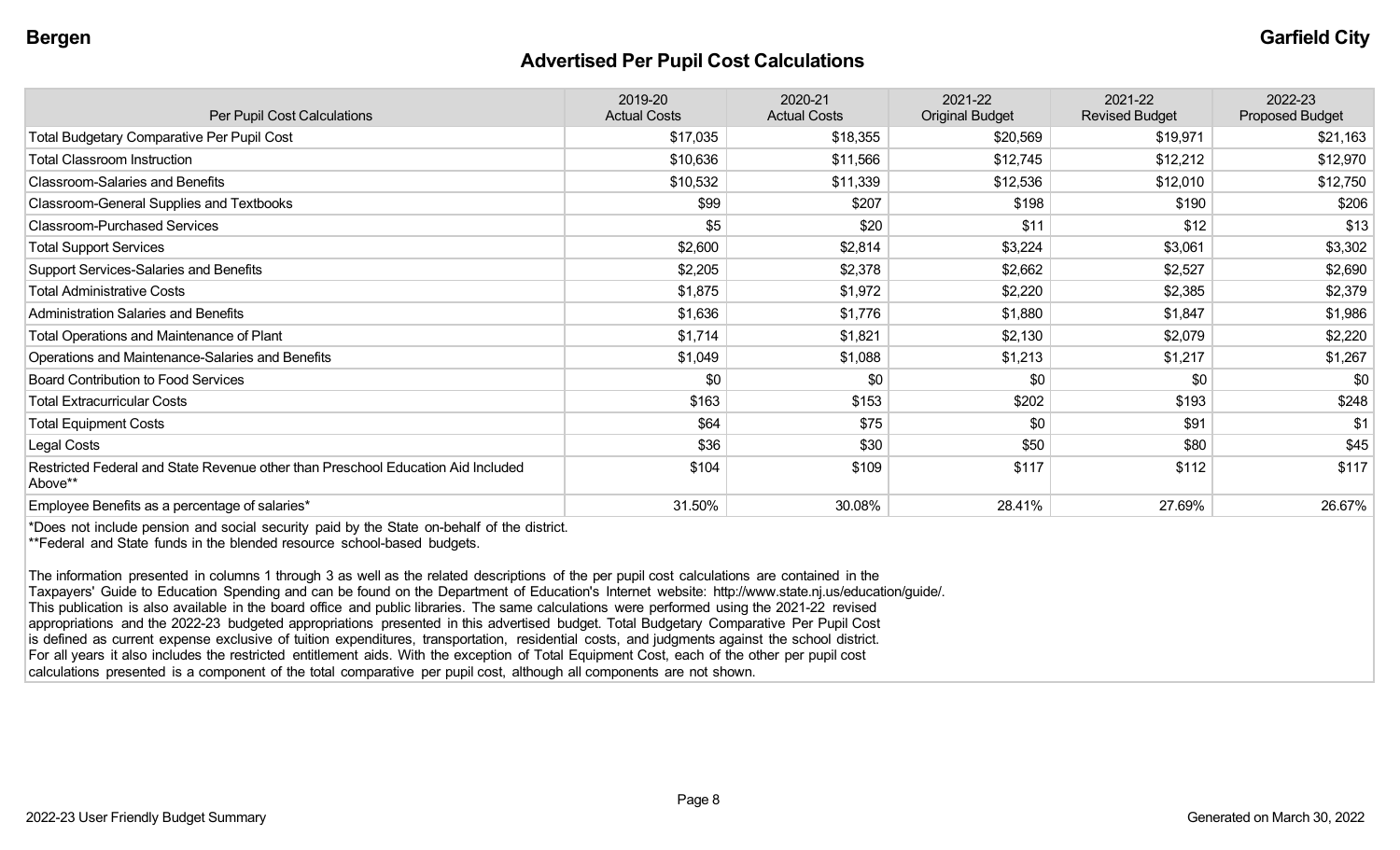## **Advertised Blended Resource SBB Statement**

|  | Source           | <b>Budget Category</b>                        | 2020-21    | 2021-22      | 2022-23    |
|--|------------------|-----------------------------------------------|------------|--------------|------------|
|  |                  | <b>Adjustment for Prior Year Encumbrances</b> |            | 0            | 0          |
|  |                  | General Fund Contribution (15-5200)           | 51,695,368 | 54,463,807   | 56,009,813 |
|  | <b>Resources</b> | Restricted State Entitlements (15-3200)       | 0          | 0            | 0          |
|  |                  | Restricted Federal Entitlements (15-44XX)     | 498,774    | 520,000      | 520,000    |
|  |                  | <b>Total SBB Resources</b>                    | 52,194,142 | 54,983,807   | 56,529,813 |
|  |                  | Instruction (15-XXX-100-XXX)                  | 34,449,989 | 37, 157, 756 | 38,497,288 |
|  |                  | Support Services (15-XXX-2XX-XXX)             | 17,683,101 | 17,826,051   | 18,032,525 |
|  | Appropriations   | Equipment (15-XXX-XXX-73X)                    | 61,052     | 0            | 0          |
|  |                  | <b>Total SBB Appropriations</b>               | 52,194,142 | 54,983,807   | 56,529,813 |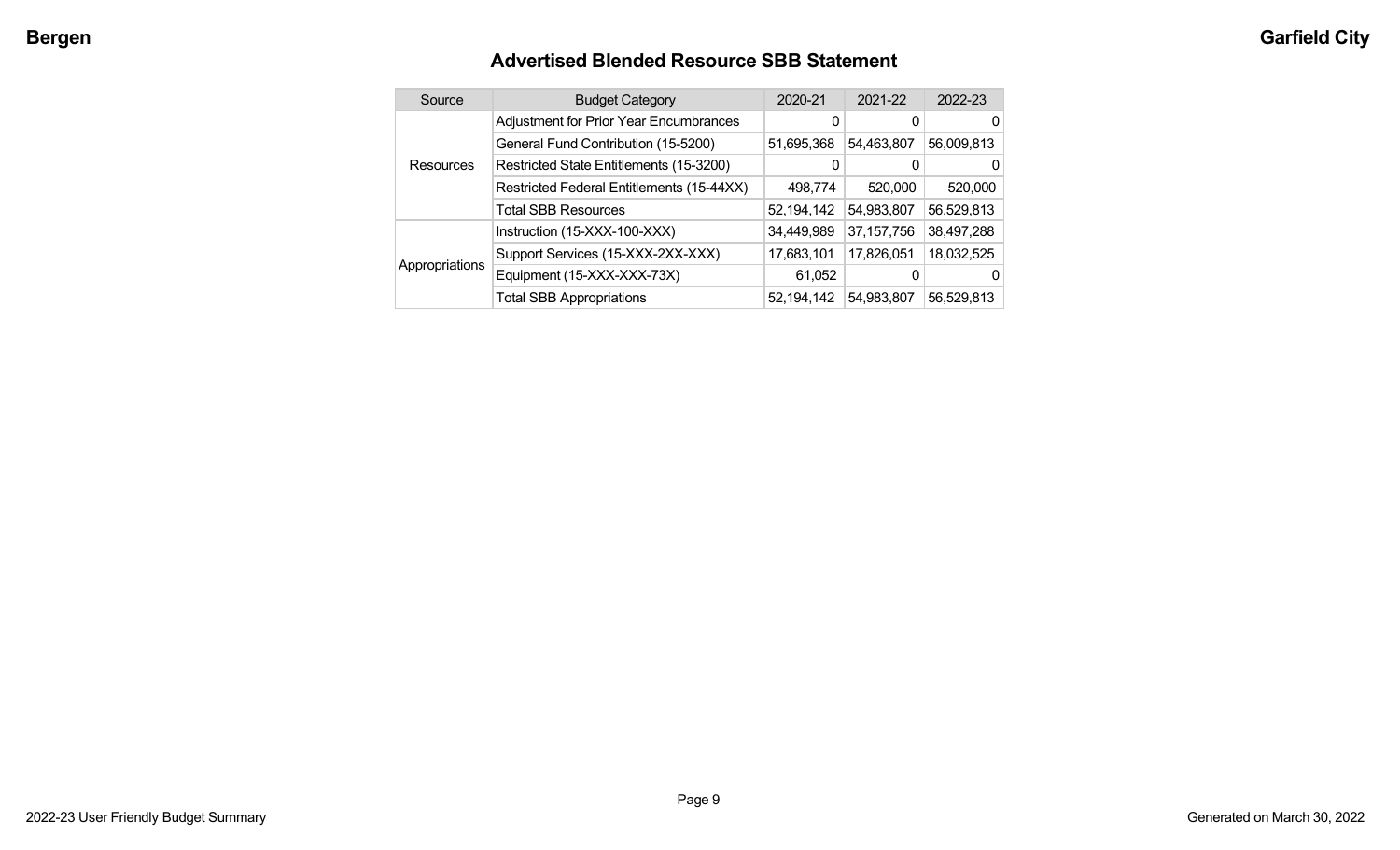## **Shared Services**

|                                         |                                                                                                                                             | Amount     |
|-----------------------------------------|---------------------------------------------------------------------------------------------------------------------------------------------|------------|
|                                         |                                                                                                                                             | Saved      |
| <b>Shared Service Category Type</b>     | <b>Shared Service Category Description</b>                                                                                                  | (Optional) |
| Municipal/Public Works                  | City of Garfield DPW assistance w/plowing of parking lots, purchase of supplies such as ice melt (salt), clay for baseball fields, etc.     | $^{\circ}$ |
| Purchasing                              | Purchase of supplies and materials through membership in purchasing cooperatives such as ESCNJ, HCESC, Bergen County Purchasing Cooperative | $\Omega$   |
| Staffing - Other                        | City of Garfield Police Department shared School Resource Officers (SRO)                                                                    | $\Omega$   |
| Transportation Services, including Fuel | Purchase of Gasoline through the City of Garfield                                                                                           | $\Omega$   |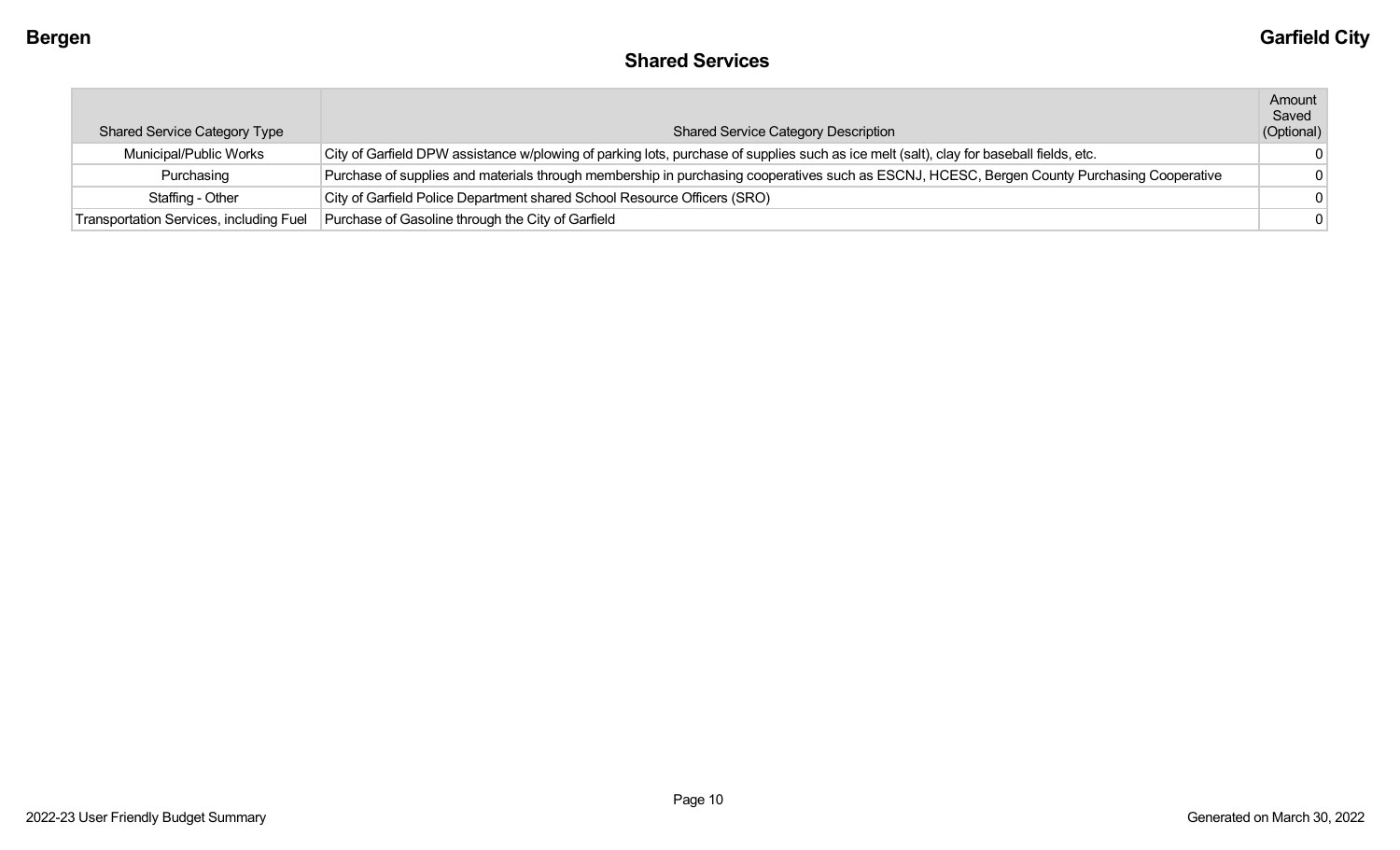#### **Estimated Tax Rates**

| Municipality  | Category                                                                                                           | Amount        |
|---------------|--------------------------------------------------------------------------------------------------------------------|---------------|
|               | (A) General Fund School Levy                                                                                       | 31,788,674    |
|               | (D) Total School Levy                                                                                              | 31,788,674    |
|               | (B) Estimated Net Taxable Valuation (as of 10/01/21)                                                               | 2,160,174,500 |
|               | (H) Estimated Equalized Valuation (as of 10/01/21)                                                                 | 2,897,098,261 |
| Garfield City | (C) Estimated 2022-23 General Fund School Tax Rate, Without Repayment of Debt or Adjustments=100x(A)/(B)           | 1.4716        |
|               | (F) Estimated 2022-23 Total School Tax Rate, With Repayment of Debt and Adjustments=100x(D)/(B)                    | 1.4716        |
|               | (I) Estimated 2022-23 Equalized General Fund School Tax Rate, Without Repayment of Debt or Adjustments=100x(A)/(H) | 1.0973        |
|               | (L) Estimated 2022-23 Equalized Total School Tax Rate, With Repayment of Debt and Adjustments=100x(D)/(H)          | 1.0973        |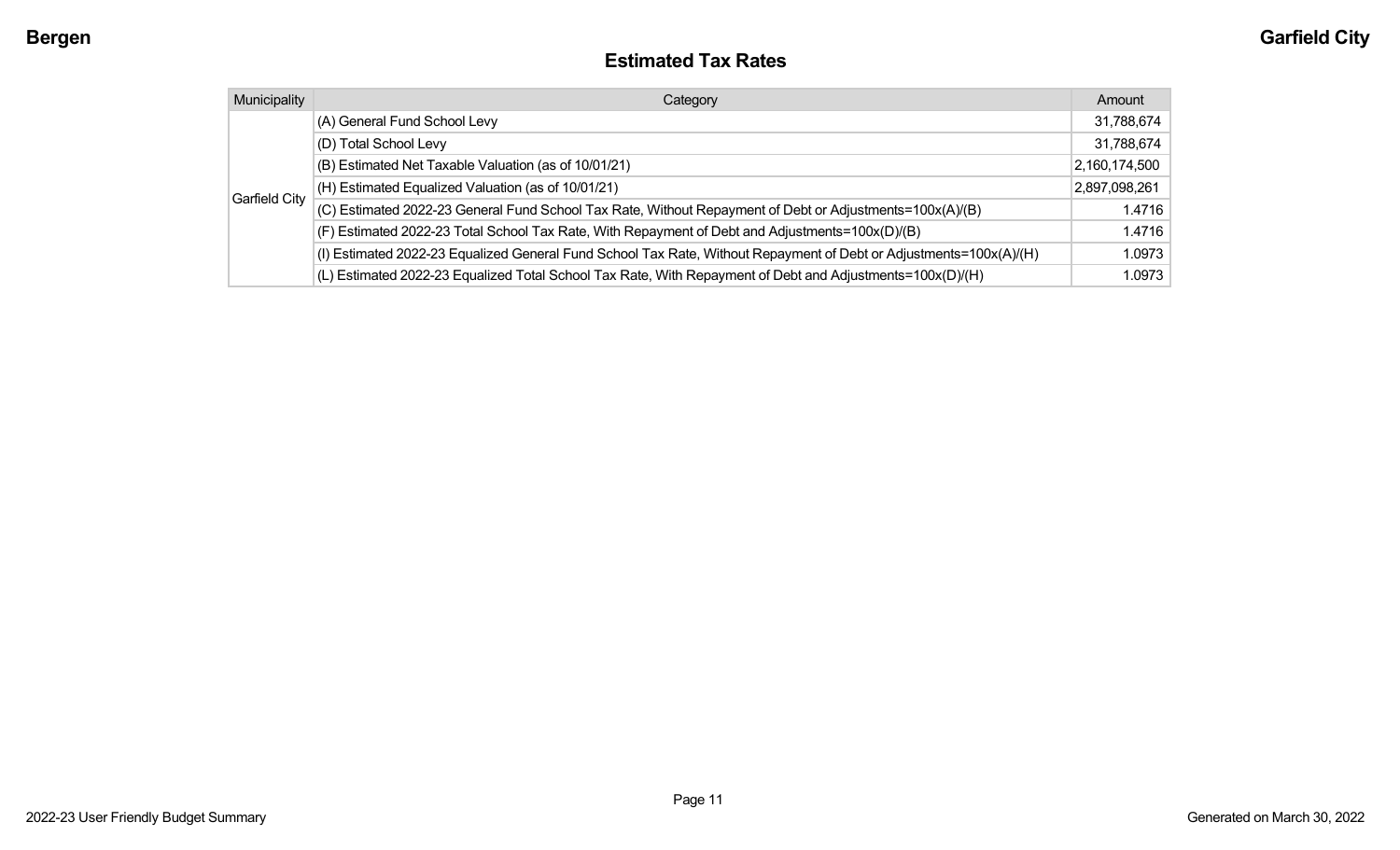| Name             | Category                                           | Measure                       |
|------------------|----------------------------------------------------|-------------------------------|
|                  | Job Title                                          | Superintendent                |
|                  | Job Title II                                       | None Reported                 |
|                  | <b>Base Annual Salary Amount</b>                   | \$235,000                     |
|                  | Full-Time Equivalent (FTE)                         | 1.0                           |
|                  | <b>Shared with Another District?</b>               | N                             |
|                  | <b>Shared County</b>                               | None Reported                 |
|                  | <b>Shared District</b>                             | None Reported                 |
|                  | <b>Job Title Other District</b>                    | None Reported                 |
| Anna Sciacca     | Member of Collective Bargaining Unit (CBU)?        | N                             |
|                  | <b>Beginning Date of Contract</b>                  | 07/01/21                      |
|                  | <b>End Date of Contract</b>                        | 06/30/26                      |
|                  | <b>Contracted Number of Annual Work Days</b>       | 260                           |
|                  | <b>Contracted Number of Annual Vacation Days</b>   | 25                            |
|                  | <b>Contracted Number of Annual Sick Days</b>       | 13                            |
|                  | <b>Contracted Number of Annual Personal Days</b>   | 3                             |
|                  | <b>Contracted Number of Annual Consulting Days</b> | $\Omega$                      |
|                  | Number of Other Contracted Non-Working Days        | 20                            |
|                  | Description of Other Contracted Non-Working Days   | Holiday/Recess                |
|                  | <b>Job Title</b>                                   | <b>Business Administrator</b> |
|                  | Job Title II                                       | None Reported                 |
|                  | <b>Base Annual Salary Amount</b>                   | \$205,000                     |
|                  | Full-Time Equivalent (FTE)                         | 1.0                           |
|                  | <b>Shared with Another District?</b>               | N                             |
| Giovanni Cusmano | <b>Shared County</b>                               | None Reported                 |
|                  | <b>Shared District</b>                             | None Reported                 |
|                  | Job Title Other District                           | None Reported                 |
|                  | Member of Collective Bargaining Unit (CBU)?        | N                             |
|                  | <b>Beginning Date of Contract</b>                  | 07/01/22                      |
|                  | <b>End Date of Contract</b>                        | 06/30/23                      |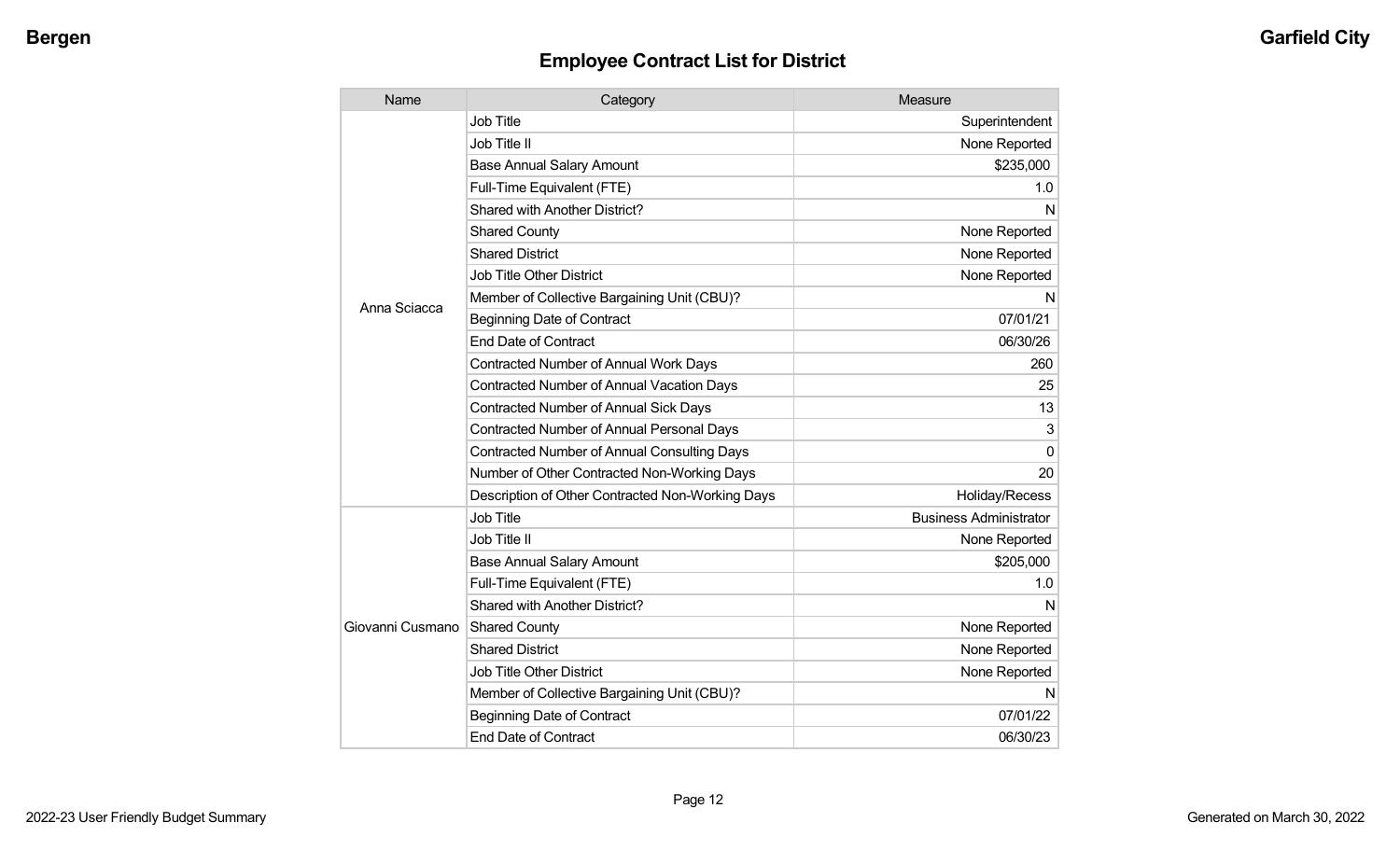| Name             | Category                                           | Measure                                 |
|------------------|----------------------------------------------------|-----------------------------------------|
| Giovanni Cusmano | <b>Contracted Number of Annual Work Days</b>       | 260                                     |
|                  | <b>Contracted Number of Annual Vacation Days</b>   | 25                                      |
|                  | <b>Contracted Number of Annual Sick Days</b>       | 13                                      |
|                  | <b>Contracted Number of Annual Personal Days</b>   | 3                                       |
|                  | <b>Contracted Number of Annual Consulting Days</b> | $\mathbf 0$                             |
|                  | Number of Other Contracted Non-Working Days        | 20                                      |
|                  | Description of Other Contracted Non-Working Days   | Holiday/Recess                          |
| James Zangara    | Job Title                                          | Coordinator/Director/Manager/Supervisor |
|                  | Job Title II                                       | Director of Security                    |
|                  | <b>Base Annual Salary Amount</b>                   | \$75,000                                |
|                  | Full-Time Equivalent (FTE)                         | 1.0                                     |
|                  | Shared with Another District?                      | N                                       |
|                  | <b>Shared County</b>                               | None Reported                           |
|                  | <b>Shared District</b>                             | None Reported                           |
|                  | <b>Job Title Other District</b>                    | None Reported                           |
|                  | Member of Collective Bargaining Unit (CBU)?        | N                                       |
|                  | <b>Beginning Date of Contract</b>                  | 07/01/22                                |
|                  | <b>End Date of Contract</b>                        | 06/30/23                                |
|                  | Contracted Number of Annual Work Days              | 260                                     |
|                  | <b>Contracted Number of Annual Vacation Days</b>   | 25                                      |
|                  | <b>Contracted Number of Annual Sick Days</b>       | 13                                      |
|                  | <b>Contracted Number of Annual Personal Days</b>   | 3                                       |
|                  | <b>Contracted Number of Annual Consulting Days</b> | $\mathbf 0$                             |
|                  | Number of Other Contracted Non-Working Days        | 20                                      |
|                  | Description of Other Contracted Non-Working Days   | Holiday/Recess                          |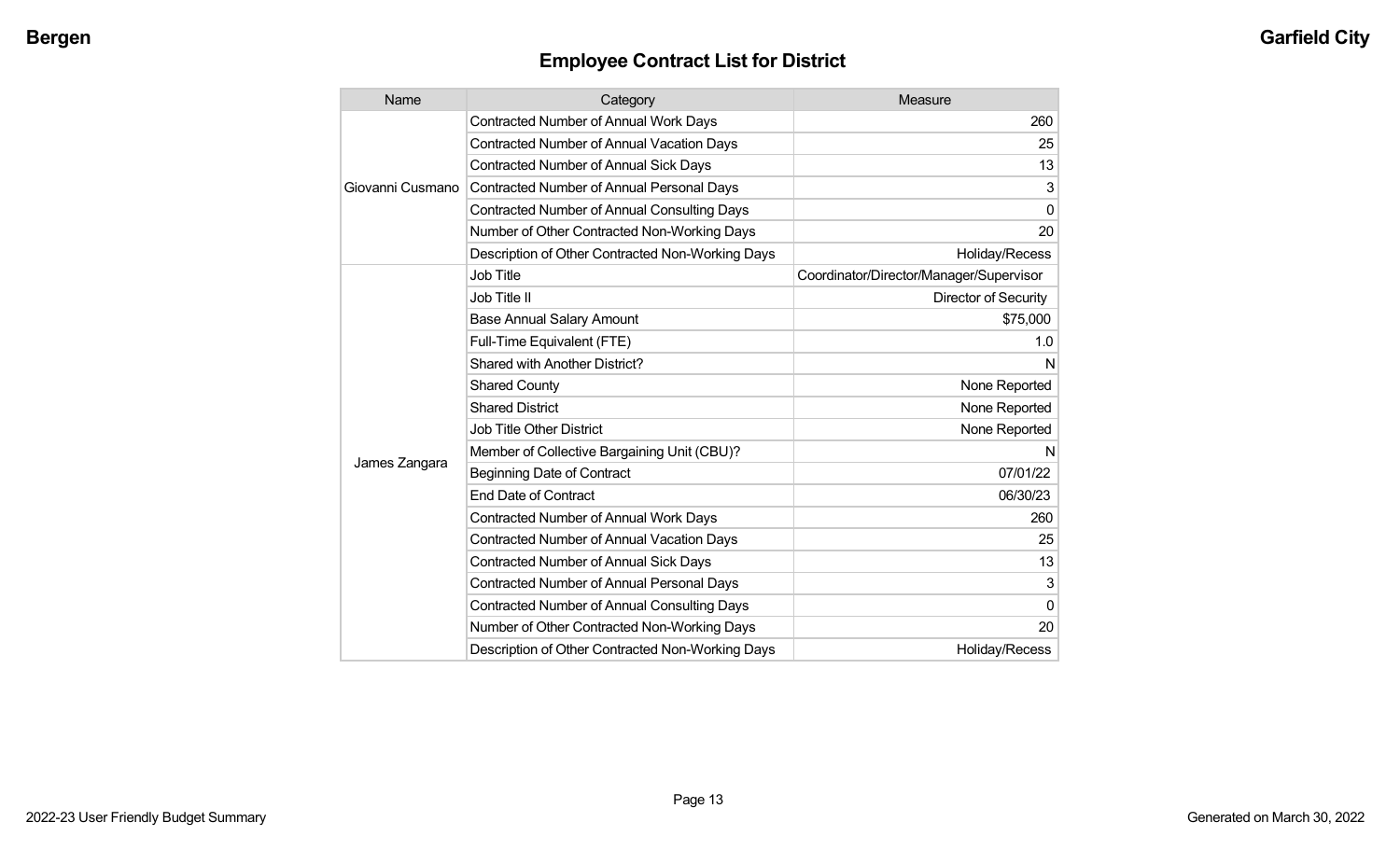| Name            | Category                                         | Measure                                 |
|-----------------|--------------------------------------------------|-----------------------------------------|
| Kathlene Derych | <b>Job Title</b>                                 | <b>Assistant Business Administrator</b> |
|                 | Job Title II                                     | None Reported                           |
|                 | <b>Base Annual Salary Amount</b>                 | \$86,486                                |
|                 | Full-Time Equivalent (FTE)                       | 1.0                                     |
|                 | Shared with Another District?                    | N                                       |
|                 | <b>Shared County</b>                             | None Reported                           |
|                 | <b>Shared District</b>                           | None Reported                           |
|                 | <b>Job Title Other District</b>                  | None Reported                           |
|                 | Member of Collective Bargaining Unit (CBU)?      | N                                       |
|                 | <b>Beginning Date of Contract</b>                | 07/01/22                                |
|                 | <b>End Date of Contract</b>                      | 06/30/23                                |
|                 | Contracted Number of Annual Work Days            | 260                                     |
|                 | <b>Contracted Number of Annual Vacation Days</b> | 15                                      |
|                 | <b>Contracted Number of Annual Sick Days</b>     | 12                                      |
|                 | <b>Contracted Number of Annual Personal Days</b> | 3                                       |
|                 | Contracted Number of Annual Consulting Days      | 0                                       |
|                 | Number of Other Contracted Non-Working Days      | 20                                      |
|                 | Description of Other Contracted Non-Working Days | Holiday/Recess                          |
| Rosalie Znutas  | <b>Job Title</b>                                 | <b>Executive Assistant</b>              |
|                 | Job Title II                                     | None Reported                           |
|                 | <b>Base Annual Salary Amount</b>                 | \$78,500                                |
|                 | Full-Time Equivalent (FTE)                       | 1.0                                     |
|                 | Shared with Another District?                    | N                                       |
|                 | <b>Shared County</b>                             | None Reported                           |
|                 | <b>Shared District</b>                           | None Reported                           |
|                 | <b>Job Title Other District</b>                  | None Reported                           |
|                 | Member of Collective Bargaining Unit (CBU)?      | N                                       |
|                 | <b>Beginning Date of Contract</b>                | 07/01/22                                |
|                 | <b>End Date of Contract</b>                      | 06/30/23                                |